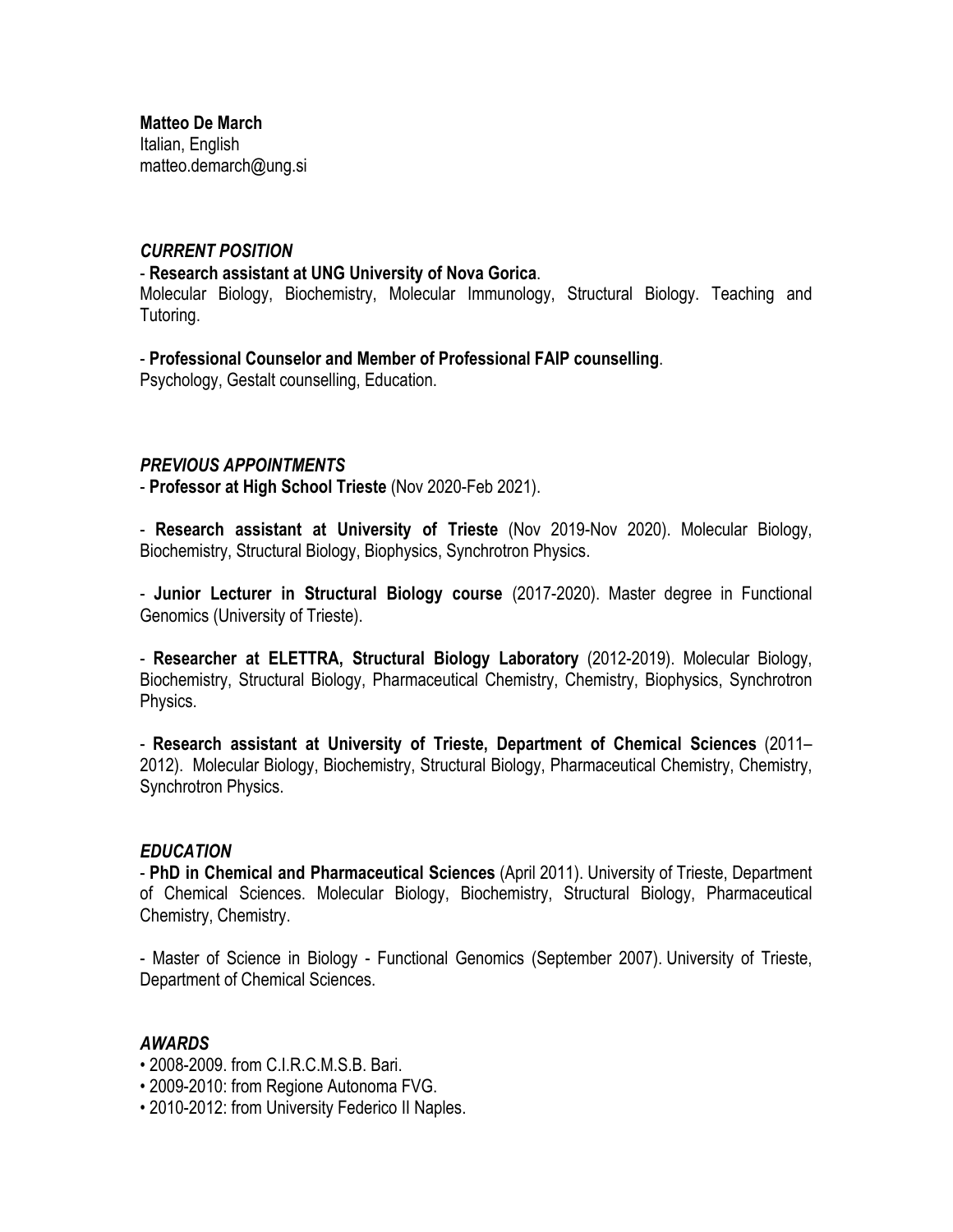# *PUBLICATIONS*

1. Ullah R, Shehzad A, Shah MA, **De March M**, Ismat F, Iqbal M, Onesti S, Rahman M, McPherson MJ. C- Terminal Domain of the Human Zinc Transporter hZnT8 Is Structurally Indistinguishable from Its Disease Risk Variant (R325W). Int J Mol Sci. 2020 21(3).

2. Lazzari E, El-Halawany M, **De March M**, Valentino F, Cantatore F, Migliore C, Onesti S, Meroni G. Analysis of the Zn-binding domains of TRIM32, the E3 ubiquitin ligase mutated in Limb Girdle Muscular Dystrophy 2H. Cells, 2019.

3. **De March M**, Barrera-Vilarmau S, Crespan E, Mentegari E, Merino N., Gonzalez-Magana A., Romano- Moreno M, Maga G, Crehuet R, Onesti S, Blanco FJ, De Biasio A. p15PAF binding to PCNA modulates the DNA sliding surface. Nucleic Acids Res. 2018, 46, 9816-9828.

4. Napolitano LMR, Marchesi A, Rodriguez A, **De March M**, Onesti S, Laio A, Torre V. The permeation mechanism of organic cations through a CNG mimic channel. PLoS Comput. Biol. 2018, 14, e1006295.

5. Ali Shah M, Ullah R, **De March M**, Salahuddin Shaha M, Ismata F, Habib M, Iqbala M, Onesti S, Rahman M. Overexpression and characterization of the 100K protein of Fowl adenovirus-4 as an antiviral target. Virus Research, 2017. [Epub ahead of print]

6. **De March M**, De Biasio A. The dark side of the ring: role of the DNA sliding surface of PCNA. Crit Rev Biochem Mol Biol. 2017, 663-673.

7. **De March M**, Carroni M, Medagli B, Krastanova I, Taylor IA, Amenitsch H, Araki H, Pisani FM, Patwardhan A, Onesti S. New insights into the GINS complex explain the controversy between existing structural models. Sci Rep. 2017, 7, 40188.

8. **De March M**, Merino N, Barrera-Vilarmau S, Crehuet R, Onesti S, Blanco FJ, De Biasio A. Structural basis of human PCNA sliding on DNA. Nat Commun. 2017, 8, 13935.

9. Mojumdar A, **De March M**, Marino F, Onesti S. The Human RecQ4 Helicase Contains a Functional RecQ C- terminal Region (RQC) That Is Essential for Activity. J Biol Chem. 2017, 292, 4176-4184.

10. **De March M**, Brancatelli G, Demitri N, De Zorzi R, Hickey N, Geremia S. A general exit strategy of monoheme cytochromes c and c2 in electron transfer complexes? IUBMB Life. 2015, 67, 694-700.

11. Napolitano LM, Bisha I, **De March M**, Marchesi A, Arcangeletti M, Demitri N, Mazzolini M, Rodriguez A, Magistrato A, Onesti S, Laio A, Torre V. A structural, functional, and computational analysis suggests pore flexibility as the base for the poor selectivity of CNG channels. Proc Natl Acad Sci U S A. 2015, 112, E3619- 28.

12. Benedetti F, Berti F, Campaner P, Fanfoni L, Demitri N, Olajuyigbe FM, **De March M**, Geremia S. Impact of Stereochemistry on Ligand Binding: X-ray Crystallographic Analysis of an Epoxide-Based HIV Protease Inhibitor. ACS Med Chem Lett. 2014, 5, 968-72.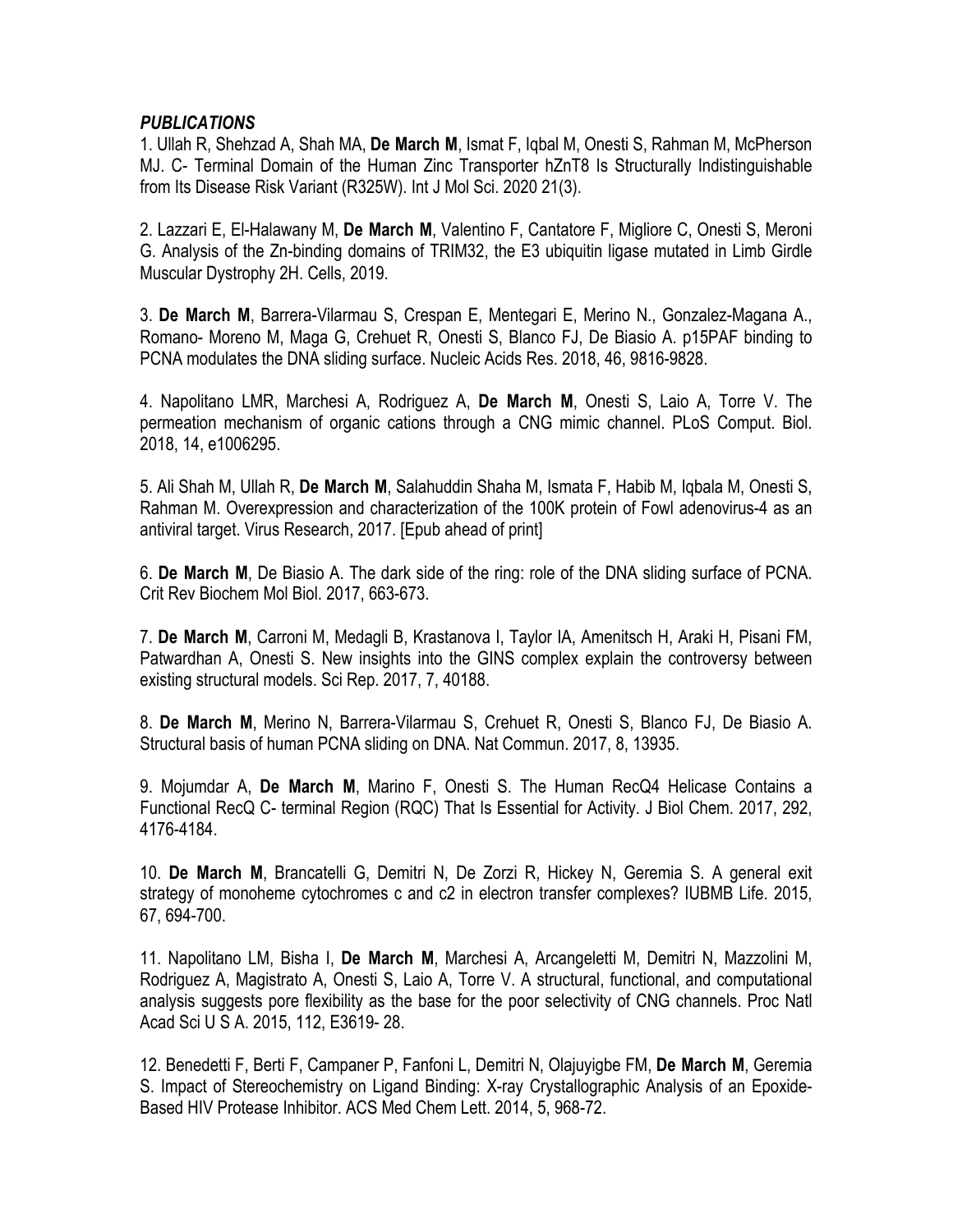13. **De March M**, Demitri N, De Zorzi R, Casini A, Gabbiani C, Guerri A, Messori L, Geremia S. Nitrate as a probe of cytochrome c surface: crystallographic identification of crucial "hot spots" for protein-protein recognition. Impact of Stereochemistry on Ligand Binding: X-ray Crystallographic Analysis of an Epoxide- Based HIV Protease Inhibitor. J Inorg Biochem. 2014, 135, 58-67.

14. **De March M**, Di Rocco G, Hickey N, Geremia S. High-resolution crystal structure of the recombinant diheme cytochrome c from Shewanella baltica (OS155). J Biomol Struct Dyn. 2015, 33, 395-403.

15. **De March M**, Demitri N, Geremia S, Hickey N, Randaccio L. Trans and cis influences and effects in cobalamins and in their simple models. J Inorg Biochem. 2012,116, 215-27.

# *SELECTED SCHOOL AND CONFERENCES*

- "Recent Advances in Macromolecular Crystallography Workshop". Copanello di Stalettì, 23-28 September 2007. **Selected Talk**

- "8° Workshop on Pharmaco Bio-metallics". Ravenna, 24-26 October 2008. **Selected Talk**

- "Synchrotron radiation techniques and nanotechnologies: a synergic approach to life sciences and medicine". ICTP Advanced School, iThembaLab - CapeTown, South Africa. 11-21 November 2013. **Tutor in protein crystallography**

- "Advance school of synchrotron radiation to visualize macromolecules". ICTP Trieste, 15-20 December 2014. **Lecturer in protein crystallography**

- "5th NEURON TECHNOLOGY SUMMER SCHOOL". SISSA Trieste, 8-19 June 2015. **Lecturer in protein crystallography**

- "XLIV Annual Meeting of the AIC". Vercelli, September 14-18, 2015. **Selected Talk**

- "Synchrotron radiation in chemistry and life sciences" University of Padua, DSV. June 17 2016. **Invited Lecturer**

- "Molecular biophysics" University of Florence. March 15 2018. **Invited Lecturer**

- "School on synchrotron radiation". Graz University of Technology. Elettra Trieste. 18-21 June 2018. **Lecturer and tutor in protein crystallography**

# *SKILLS*

# **Molecular biology & Biochemistry**

DNA manipulation. Expression of recombinant proteins. Protein purification and refolding. Chromatographic techniques (HPLC and FPLC). Protein characterization: SDS-page, acetic acidurea, fluorescence and absorption spectroscopy, CD, ThermoFluor. Mass Spectrometry. Biophysical assays.